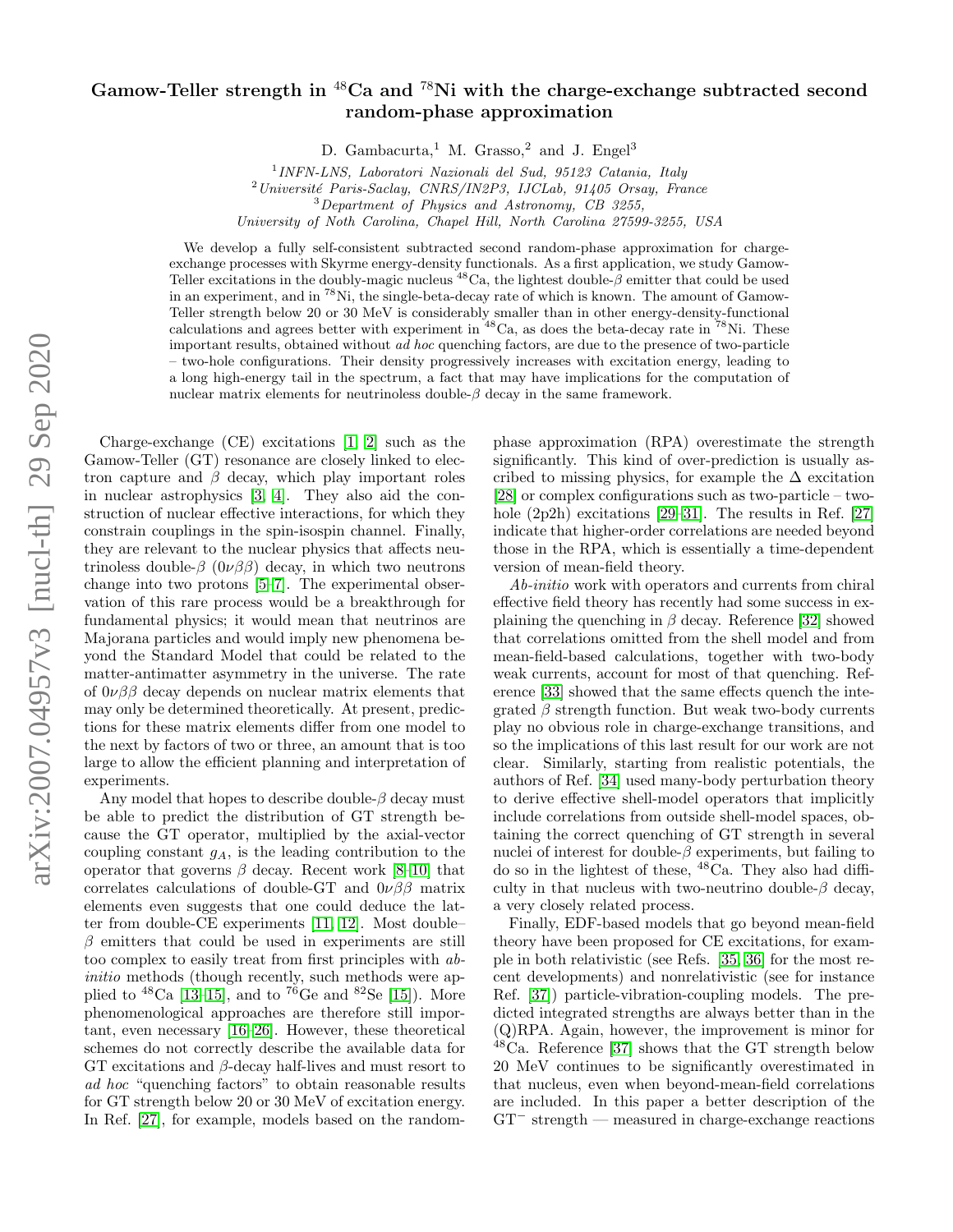by adding a proton and removing a neutron — in  ${}^{48}Ca$ , and of the GT  $\beta$  decay of <sup>78</sup>Ni, are achieved with a subtracted second RPA (SSRPA).

Many-body theorists employ RPA-based schemes extensively in atomic, solid-state, and nuclear physics, as well as in quantum chemistry. Extensions are useful wherever beyond-mean-field correlations play an important role. Second RPA, which includes 2p2h configurations for a richer description of the fragmentation and widths of excited states, has thus made its way from nuclear physics, where it was born, to mesoscopic physics [\[38\]](#page-4-24) and chemistry [\[39\]](#page-4-25).

Versions of the RPA for CE processes were introduced several decades ago; references [\[40–](#page-4-26)[42\]](#page-4-27) contain useful discussions of the stability of the Hartree-Fock solution with respect to isospin excitations. The non–trivial step of constructing a full CE second RPA was taken in later, in Ref. [\[30\]](#page-4-28). There, one can find expressions for the Hamiltonian matrix, which contains a 1p1h sector characterized by the matrices called  $A_{11}$  and  $B_{11}$ , a sector that mixes 1p1h and 2p2h configurations, with the matrices  $A_{12}$  and  $B_{12}$ , and a pure 2p2h sector, with the matrices  $A_{22}$  and  $B_{22}$ . Because the diagonalization of large dense matrices was impossible at that time, the Hamiltonian matrix was drastically simplified by neglecting the interaction among 2p2h configurations. That step allowed the full SRPA diagonalization to be replaced by an RPA-type computation with an energy-dependent Hamiltonian. Much more recently, a self-energy subtraction procedure was designed for extensions of RPA [\[43\]](#page-4-29) and implemented in charge-conserving second RPA [\[44–](#page-4-30) [49\]](#page-5-0) to make the treatment of excitations consistent with ground-state density-functional theory, guarantee Thouless stability, and eliminate ultra-violet divergences.

The CE second RPA developed here is the first that is fully self consistent and includes a subtraction procedure that, just as in the charge-conserving case, corrects the response to make it consistent with ground-state densityfunctional theory at zero frequency. We apply it in together with the Skyrme interaction [\[50–](#page-5-1)[52\]](#page-5-2) SGII [\[53,](#page-5-3) [54\]](#page-5-4). The subtraction procedure requires the inversion of the large matrix  $A_{22}$ . To make the problem tractable, we consistently cut off 2p2h configurations at 40 MeV, both in the diagonalization of  $A_{22}$  and its inversion, having verified that results do not change significantly when the cutoff is raised beyond that level.

GT strength is constrained by the Ikeda sum rule, which relates the integrated strengths  $S$  to the number of neutrons  $N$  and protons  $Z$  in the nucleus:

$$
S_{GT^-} - S_{GT^+} = 3(N - Z). \tag{1}
$$

The sum rule is model independent under the condition of completeness of states and given the properties of isospin operators. It holds in RPA approaches and their extensions if, as in this work, the quasiboson approximation applies.

In nuclei with a significant neutron excess, such as  ${}^{48}Ca$ and <sup>78</sup>Ni, the GT<sup>−</sup> strength is much larger than GT<sup>+</sup>

parameterization SGII, for  ${}^{48}Ca$ . The RPA strength has been divided by nine and the SSRPA strength by two so that the discrete distributions can be displayed on the same figure as the continuous experimental distribution (see text). The insert shows the energy region between 20 and 30 MeV.

<span id="page-1-0"></span>strength in MeV<sup>-1</sup> [\[55\]](#page-5-5) and discrete RPA and SSRPA strength distributions (no units) obtained with the Skyrme

strength, measured by adding a neutron and removing a proton. The excitation operator for GT<sup>−</sup> transitions can be written as

$$
\hat{O}^{-} = \sum_{i=1}^{A} \sum_{\mu} \sigma_{\mu}(i) \tau^{-}(i)
$$
 (2)

where A is the number of nucleons,  $\tau(i)^-$  is the isospinlowering operator  $\tau^- \equiv t_x - i t_y$  for the  $i^{th}$  nucleon, and  $\sigma_{\mu}(i)$  is the corresponding spin operator. Because  $S_{GT}$ is so much larger than  $S_{GT}$  the Ikeda sum rule is essentially a measure of the total GT<sup>−</sup> strength (as we will see later numerically).

We begin with the case of  $48$ Ca. Reference [\[55\]](#page-5-5) reports the results of a  $^{48}Ca(p, n)$  and  $^{48}Ti(n, p)$  experiments at a beam energy of 300 MeV at the Research Center for Nuclear Physics in Osaka. The total GT<sup>−</sup> strength below 30 MeV (which probably includes some contributions from isovector spin-monopole excitations) is only 64  $\pm$  9% of that given by the Ikeda sum rule. The location of this "missing strength" has long been a mystery for nuclear physics.

Compared to other EDF approaches (both mean-field and beyond-mean-field) ours better predicts the strength distributions, so that we obtain a much more accurate value for the sum of the strength up to 20 or 30 MeV, without resorting to quenching factors. The 2p2h configurations, which increase in density with excitation energy, lead to a long high-energy tail that draws strength from lower energies. The "missing strength" is thus spread out over a large range at higher energies, making it hard to discriminate from background.

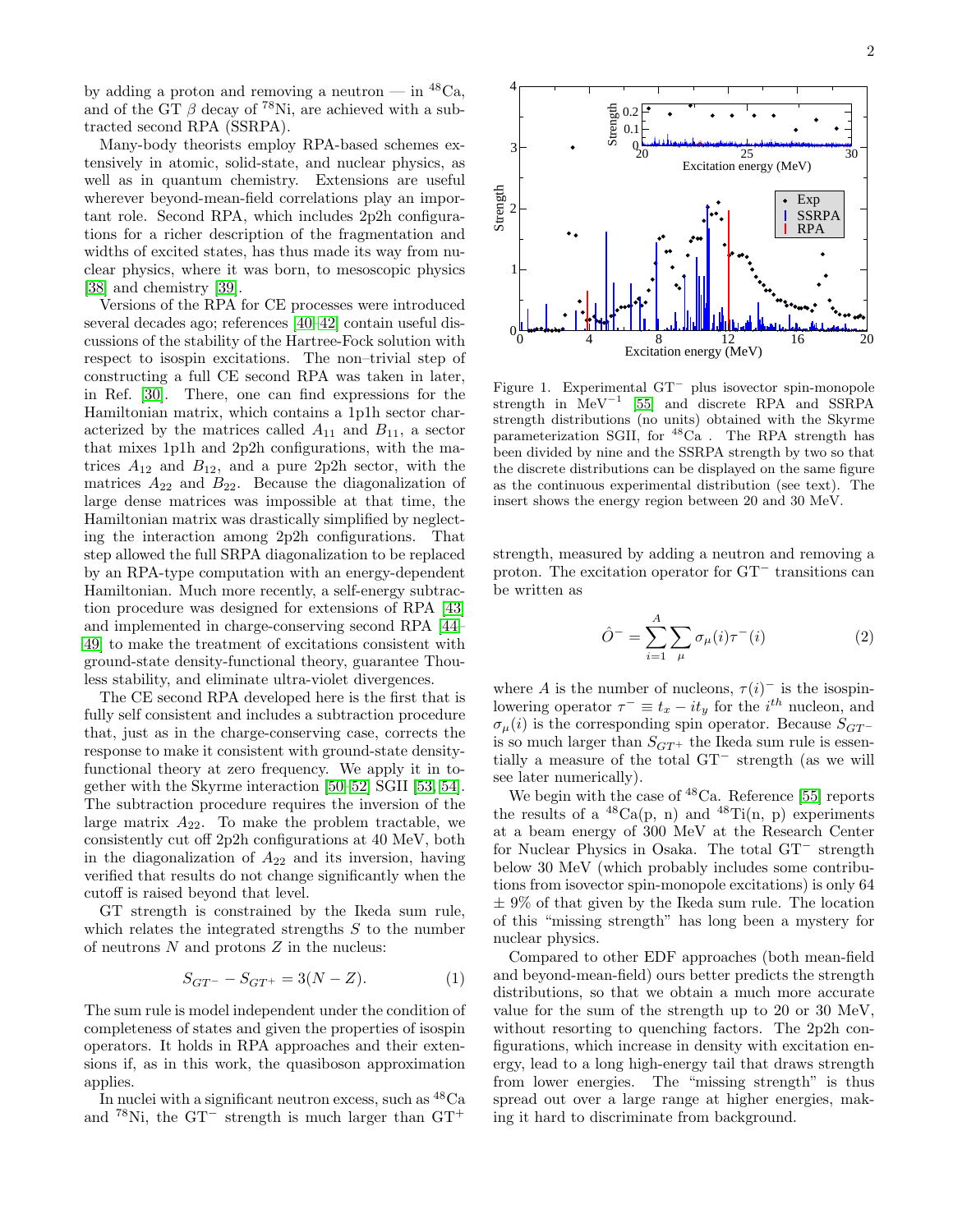

<span id="page-2-0"></span>Figure 2. (a)  $GT^-$  strength distributions in MeV<sup>-1</sup>. The experimental points are extracted from Ref. [\[55\]](#page-5-5). The RPA and SSRPA responses, computed with the parameterization SGII, are folded with a Lorentzian having a width of 1 MeV. (b) Cumulative strengths up to 30 MeV.

Figure [1](#page-1-0) shows the experimental strength extracted from Ref. [\[55\]](#page-5-5). One of the most important features of the SSRPA is its ability to describe the width and fragmentation of excitation spectra. This asset is visible in the figure, which contains both the RPA and SSRPA discrete-strength distributions. Because the experimental strength is a continuous function of energy, it has different units from the discrete theoretical strengths, and the absolute strength values are thus not comparable. However, by plotting the discrete spectra one can compare the location and fragmentation of the main peaks, without generating any artificial spreading by folding. To better display the results in the figure, we rescale the RPA and SSRPA discrete strengths so that their respective highest peaks have approximately the same height as the corresponding experimental peak. To achieve this, we divide the RPA strength by nine and multiply the SSRPA strength by two.

The SSRPA strength is indeed quite fragmented, particularly in the region between 6 and 16 MeV, where three groups of peaks are concentrated around 8, 11, and 14 MeV, in accordance with the experimental distribution of peaks. One may also observe another group of much weaker peaks concentrated around 17 MeV, which corresponds to the location of the highest-energy experimental peak. Finally, a very dense high-energy SSRPA tail is visible in the insert, which focuses on the energy region between 20 and 30 MeV. Such a tail is completely absent from the RPA spectrum, which is composed of a few well separated peaks and misses the complex structure of the experimental strength. The long high-energy tail is indeed the explanation for the missing strength at lower energies.

The very lowest-energy part of the SSRPA spectrum is less satisfactory than the rest, with a main peak predicted at about 5 MeV; the lowest experimental peak, by contrast, is located at 3 MeV. The SSRPA does predict some fragmented strength is in the region around 3 MeV, however. The RPA discrete spectrum in Fig. [1,](#page-1-0) by contrast, shows only a single visible peak at 4 MeV.

To more directly compare the theoretical and experimental strengths, we have folded our response functions together with a Lorentzian distribution of width 1 MeV. Panel (a) of Fig. [2](#page-2-0) presents the folded RPA and SSRPA strength distributions along with the experimental distribution. Panel (b) shows the cumulative strength as a function of energy up to 30 MeV. As we have already seen in the discrete spectra, the SSRPA reproduces the GT distribution quite well, with the exception of the lowestenergy peak. The RPA, on the other hand, cannot reproduce the complex structure of the spectrum.

The most striking result is in panel (b). The SSRPA cumulative strength is greatly reduced from that of the RPA and is in much better agreement with the experimental value, even at low energies. Furthermore, the SS-RPA curve is smooth and follows the experimental profile (owing to the physical description of widths and fragmentation, and to the subtraction procedure, which is needed to place centroids at the correct energies), except beyond 20 MeV, where the tail is a little too high, The RPA curve, by contrast, shows steps because of its very few well separated peaks. The improvement with respect to the RPA is more significant than in other beyondmean-field approaches. In Ref. [\[37\]](#page-4-23), for example, the same Skyrme interaction SGII produces more than 20 units of strength below 20 MeV.

The ratio between the experimental and the theoretical integrated strength below 20 MeV is 0.58 for the RPA and 0.93 for the SSRPA, showing that quenching factors are not needed in SSRPA. In the particle–vibration– coupling calculations of Ref. [\[37\]](#page-4-23), this ratio is  $\leq 0.68$ , with the upper limit corresponding to an integrated strength of 20 units. The explicit inclusion of 2p2h configurations efficiently generates the high-energy tail that accounts for the missing strength. When we integrate the strength up to 70 Mev, we obtain a total of 23.84. The integrated  $\beta^+$ strength at that energy is only 0.10, so we reproduce the Ikeda sum of 24 to within about 1%.

To generalize our analysis, and to show that the decrease in strength below 20 MeV is an intrinsic effect of the SSRPA and not an artifact of a specific parameterization, we show in Fig. [3](#page-3-0) RPA and SSRPA results obtained with three different parameterizations — SGII, SkM<sup>\*</sup> [\[56\]](#page-5-6), and SkMP [\[57\]](#page-5-7) — together with their experimental counterparts. Panels (a), (b), and (c) show the cumulative strengths up to 20 MeV, whereas panel (d) displays the percentages of the Ikeda sum rule from strength below 30 MeV. For this last quantity, Ref. [\[55\]](#page-5-5) has reported both the experimental value and its uncertainty. In all three upper panels the integrated strength in the SSRPA is smaller than in the RPA, especially for SGII and SkM<sup>∗</sup> . With these two parameterizations, the percentages of the Ikeda sum in panel (d) are quite close to the experimental value. The upper panels show that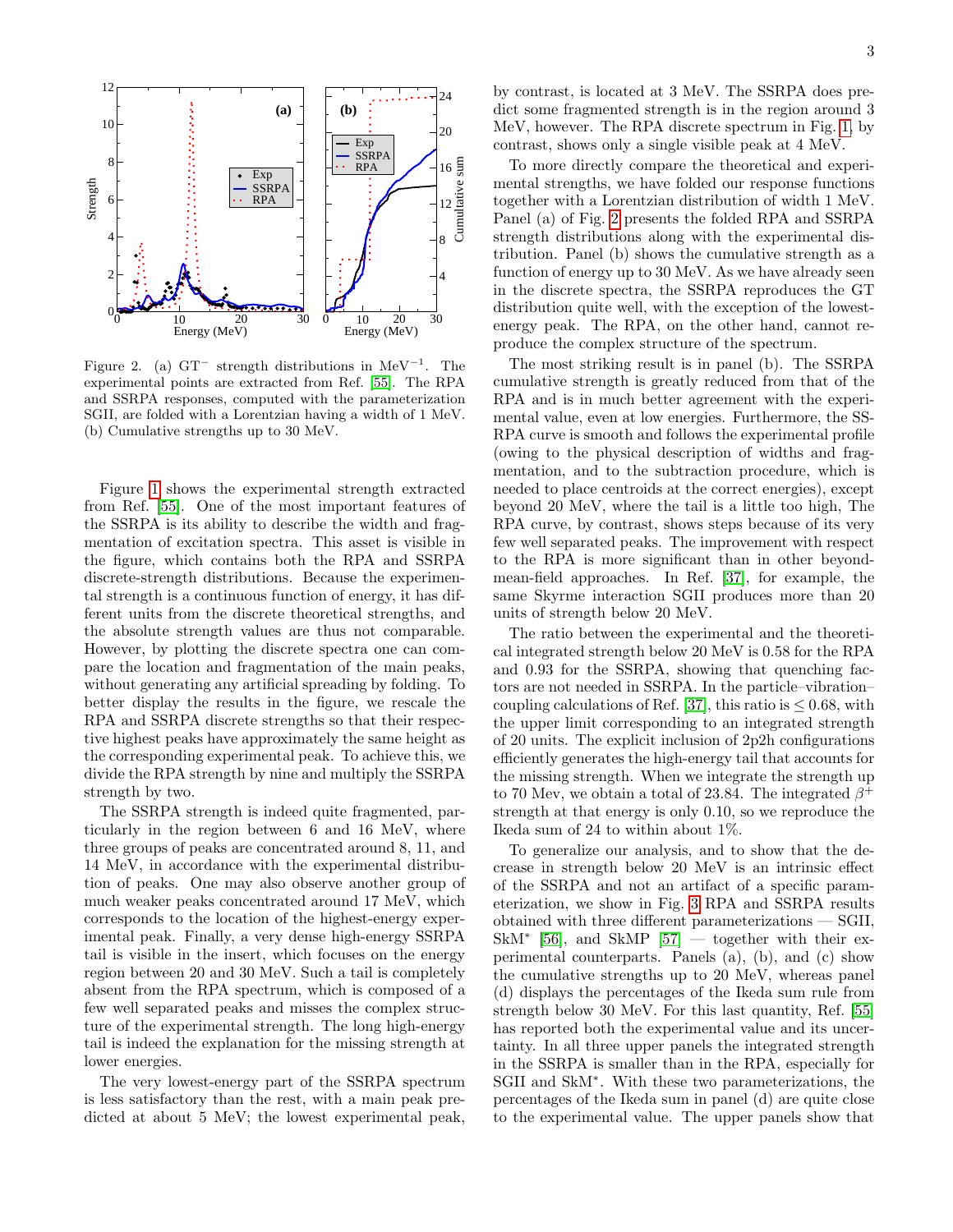the detailed structure of the experimental spectrum is best reproduced by the parameterization SGII; in panel (a) the curve follows the experimental profile very closely.

We turn now to <sup>78</sup>Ni. Though the GT spectrum of this nucleus has never been measured, its  $\beta$ -decay lifetime is known [\[58\]](#page-5-8). Our GT<sup>−</sup> strength, integrated up to 20 MeV, appears in Fig. [4\(](#page-3-1)a) from both the RPA and SS-RPA (this time in a diagonal approximation so that we can invert the larger  $A_{22}$  in this heavier nucleus). The figure also displays two other theoretical values for the integrated strength at 20 MeV, from the beyond-meanfield calculations of Refs. [\[35\]](#page-4-21) and [\[59\]](#page-5-9) (for the latter, with the same interaction SGII as we use). Our value is significantly lower than those of both the RPA and the other two beyond-mean-field calculations.

Finally, we use our computed GT strength to obtain the  $\beta$ -decay half-life of <sup>78</sup>Ni. Because correlations make ad-hoc quenching unnecessary in our approach, we use the bare value 1.28 for  $g_A$ , the weak axial-vector coupling constant. Our result appears in Fig. [4\(](#page-3-1)b), together with the experimental value [\[58\]](#page-5-8). The SSRPA half-life is 0.19 seconds, very close to the experimental half-life. The RPA half-life, by contrast, is 9.51 seconds with the bare value of  $g_A$ . The predictions of Refs. [\[35\]](#page-4-21) (in the most complete scheme that includes polarization effects related to CE phonons) and [\[59\]](#page-5-9) (with the interaction SGII) are 0.04 and 0.69 seconds respectively, again without  $g_A$  renormalization. Both these results are farther from the experimental half-life than ours.

In summary, we have presented a crucial improve-



<span id="page-3-0"></span>Figure 3. (a), (b), (c) Strengths integrated up to 20 MeV. The black symbols represent the experimental values [\[55\]](#page-5-5). The solid (dashed) lines correspond to the SSRPA (RPA) results obtained with the parameterizations SGII (a), SkM<sup>∗</sup> (b), and SkMP (c). (d) Experimental percentage of the Ikeda sum rule below 30 MeV extracted from Ref. [\[55\]](#page-5-5) (red dashed horizontal line), and its associated uncertainty (grey area). RPA and SSRPA percentages obtained with the parameterizations SGII, SkM<sup>\*</sup>, and SkMP are also shown.



<span id="page-3-1"></span>Figure 4. (a) Cumulative sum for different models (see legend and text) for the nucleus  $^{78}$ Ni; (b)  $\beta$ -decay half-life for <sup>78</sup>Ni predicted by SSRPA, compared with predictions of other models and the experimental value [\[58\]](#page-5-8). The yellow band represents the experimental uncertainty.

ment in the description of the GT strength for the lightest double- $\beta$  emitter, the nucleus <sup>48</sup>Ca, and the heavier nucleus <sup>78</sup>Ni. This achievement was made possible by the beyond-mean-field EDF-based CE-SSRPA, developed here for the first time. We have used the approach to compute GT<sup>−</sup> strengths with the Skyrme interaction SGII, and shown that it reproduces the complex fragmented spectrum in <sup>48</sup>Ca much better than does the RPA. Our most important result is that the total SSRPA strength below 20-30 MeV is much smaller than in other mean-field and beyond-mean-field EDF models, and in better agreement with the corresponding experimental values, without the use of ad hoc quenching factors. By working with two additional Skyrme parameterizations we showed that these successes are due primarily to our many-body method, the key ingredient of which is the explicit inclusion of 2p2h configurations. Their density strongly increases with the excitation energy, leading to a high-energy tail in the spectrum. We showed that the same effects reduce the GT strength in the nucleus <sup>78</sup>Ni, so that the predicted  $\beta$ -decay half-life agrees better with experiment than do other beyond-mean-field models.

The ability to describe CE strength may have a strong impact in astrophysical scenarios where GT resonances play an important role. It also promises to improve EDFbased calculations of the nuclear matrix elements governing  $0\nu\beta\beta$  decay, a process at the intersection of several scientific domains. Our less accurate reproduction of the weak low-energy part of the <sup>48</sup>Ca spectrum is unlikely to have a large effect on the  $0\nu\beta\beta$  matrix element, which contains an unweighted sum over states at all energies. We plan to apply our approach to open–shell nuclei by including pairing correlations of both the usual isovector type and the isoscalar type that are important for  $\beta$  and double- $\beta$  decay [\[26,](#page-4-13) [60](#page-5-10)[–62\]](#page-5-11).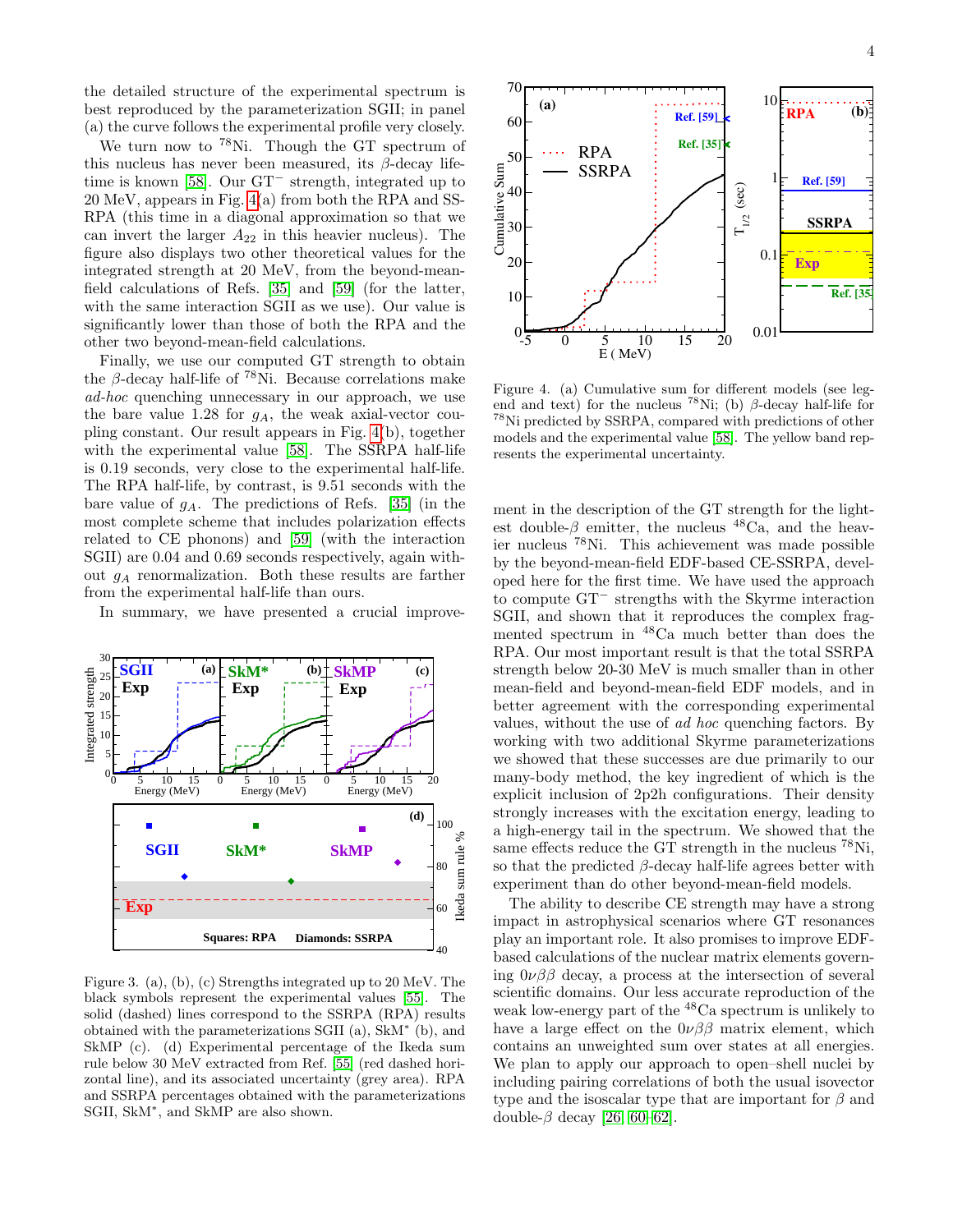## ACKNOWLEDGMENTS

M.G. acknowledges funding from the European Union Horizon 2020 research and innovation program under

Grant No. 654002 and from the IN2P3-CNRS BRIDGE-EDF project. J.E. acknowledges support from the U.S. Department of Energy (DOE), Office of Science, under Grant No. DE-FG02-97ER41019.

- <span id="page-4-0"></span>[1] F. Osterfeld, [Rev. Mod. Phys.](https://doi.org/10.1103/RevModPhys.64.491) 64, 491 (1992).
- <span id="page-4-1"></span>[2] M. Ichimura, H. Sakai, and T. Wakasa, [Prog. Part. Nucl.](https://doi.org/10.1016/j.ppnp.2005.09.001) Phys. 56[, 446 \(2006\).](https://doi.org/10.1016/j.ppnp.2005.09.001)
- <span id="page-4-2"></span>[3] K. Langanke and G. Martínez-Pinedo, [Rev. Mod. Phys.](https://doi.org/10.1103/RevModPhys.75.819) 75[, 819 \(2003\).](https://doi.org/10.1103/RevModPhys.75.819)
- <span id="page-4-3"></span>[4] H.-T. Janka, K. Langanke, A. Marek, G. Martnez-Pinedo, and B. Mller, [Physics Reports](https://doi.org/https://doi.org/10.1016/j.physrep.2007.02.002) 442, 38 (2007), the Hans Bethe Centennial Volume 1906-2006.
- <span id="page-4-4"></span>[5] F. T. Avignone, S. R. Elliott, and J. Engel, [Rev. Mod.](https://doi.org/10.1103/RevModPhys.80.481) Phys. 80[, 481 \(2008\).](https://doi.org/10.1103/RevModPhys.80.481)
- [6] J. Engel and J. Menéndez, [Reports on Progress in Physics](https://doi.org/10.1088/1361-6633/aa5bc5) 80[, 046301 \(2017\).](https://doi.org/10.1088/1361-6633/aa5bc5)
- <span id="page-4-5"></span>[7] J. Menéndez, [Journal of Physics G: Nuclear and Particle](https://doi.org/10.1088/1361-6471/aa9bd4) Physics 45[, 014003 \(2017\).](https://doi.org/10.1088/1361-6471/aa9bd4)
- <span id="page-4-6"></span>[8] N. Shimizu, J. Menndez, and K. Yako, [Phys. Rev. Lett.](https://doi.org/10.1103/PhysRevLett.120.142502) 120[, 142502 \(2018\).](https://doi.org/10.1103/PhysRevLett.120.142502)
- [9] E. Santopinto, H. García-Tecocoatzi, R. I. Magaña Vsevolodovna, and J. Ferretti (NUMEN Collaboration), Heavy-ion double-charge-exchange and its relation to neutrinoless double- $\beta$  decay, [Phys. Rev. C](https://doi.org/10.1103/PhysRevC.98.061601) 98, 061601 [\(2018\).](https://doi.org/10.1103/PhysRevC.98.061601)
- <span id="page-4-7"></span>[10] V. d. S. Ferreira, A. R. Samana, F. Krmpotić, and M. Chiapparini, Nuclear structure model for doublecharge-exchange processes, [Phys. Rev. C](https://doi.org/10.1103/PhysRevC.101.044314) 101, 044314 [\(2020\).](https://doi.org/10.1103/PhysRevC.101.044314)
- <span id="page-4-8"></span>[11] F. Cappuzzello et al., [Eur. Phys. J. A](https://doi.org/10.1140/epja/i2018-12509-3) 54, 72 (2018).
- <span id="page-4-9"></span>[12] H. Lenske, F. Cappuzzello, M. Cavallaro, and M. Colonna, [Prog. Part. Nucl. Phys.](https://doi.org/10.1016/j.ppnp.2019.103716) 109, 103716 (2019).
- <span id="page-4-10"></span>[13] J. M. Yao, B. Bally, J. Engel, R. Wirth, T. R. Rodríguez, and H. Hergert, [Phys. Rev. Lett.](https://doi.org/10.1103/PhysRevLett.124.232501) 124, 232501 (2020).
- [14] S. J. Novario, P. Gysbers, J. Engel, G. Hagen, G. R. Jansen, T. D. Morris, P. Navrtil, T. Papenbrock, and S. Quaglioni, Coupled-cluster calculations of neutrinoless double-beta decay in  $48c$ a (2020), [arXiv:2008.09696 \[nucl](https://arxiv.org/abs/2008.09696)[th\].](https://arxiv.org/abs/2008.09696)
- <span id="page-4-11"></span>[15] A. Belley, C. G. Payne, S. R. Stroberg, T. Miyagi, and J. D. Holt, Ab initio neutrinoless double-beta decay matrix elements for 48ca, 76ge, and 82se (2020), [arXiv:2008.06588 \[nucl-th\].](https://arxiv.org/abs/2008.06588)
- <span id="page-4-12"></span>[16] J. Menendez, A. Poves, E. Caurier, and F. Nowacki, [Nucl.](https://doi.org/10.1016/j.nuclphysa.2008.12.005) Phys. A 818[, 139 \(2009\).](https://doi.org/10.1016/j.nuclphysa.2008.12.005)
- [17] Y. Iwata, N. Shimizu, T. Otsuka, Y. Utsuno, J. Menndez, M. Honma, and T. Abe, [Phys. Rev. Lett.](https://doi.org/10.1103/PhysRevLett.117.179902) 116, 112502 [\(2016\),](https://doi.org/10.1103/PhysRevLett.117.179902) [Erratum: Phys.Rev.Lett. 117, 179902 (2016)].
- [18] M. Horoi and A. Neacsu, Phys. Rev. C 93[, 024308 \(2016\).](https://doi.org/10.1103/PhysRevC.93.024308)
- [19] J. Barea, J. Kotila, and F. Iachello, [Phys. Rev. C](https://doi.org/10.1103/PhysRevC.91.034304) 91, [034304 \(2015\).](https://doi.org/10.1103/PhysRevC.91.034304)
- [20] T. R. Rodríguez and G. Martínez-Pinedo, [Phys. Rev.](https://doi.org/10.1103/PhysRevLett.105.252503) Lett. 105[, 252503 \(2010\).](https://doi.org/10.1103/PhysRevLett.105.252503)
- [21] N. L. Vaquero, T. R. Rodríguez, and J. L. Egido, [Phys.](https://doi.org/10.1103/PhysRevLett.111.142501) Rev. Lett. 111[, 142501 \(2013\).](https://doi.org/10.1103/PhysRevLett.111.142501)
- [22] J. Yao, L. Song, K. Hagino, P. Ring, and J. Meng, [Phys.](https://doi.org/10.1103/PhysRevC.91.024316) Rev. C 91[, 024316 \(2015\).](https://doi.org/10.1103/PhysRevC.91.024316)
- [23] J. Yao and J. Engel, Phys. Rev. C **94**[, 014306 \(2016\).](https://doi.org/10.1103/PhysRevC.94.014306)
- [24] F.  $\check{\,}$  Simkovic, V. Rodin, A. Faessler, and P. Vogel, [Phys.](https://doi.org/10.1103/PhysRevC.87.045501)

Rev. C 87[, 045501 \(2013\).](https://doi.org/10.1103/PhysRevC.87.045501)

- [25] J. Hyvrinen and J. Suhonen, [Phys. Rev. C](https://doi.org/10.1103/PhysRevC.91.024613) 91, 024613 [\(2015\).](https://doi.org/10.1103/PhysRevC.91.024613)
- <span id="page-4-13"></span>[26] M. Mustonen and J. Engel, [Phys. Rev. C](https://doi.org/10.1103/PhysRevC.87.064302) 87, 064302 [\(2013\).](https://doi.org/10.1103/PhysRevC.87.064302)
- <span id="page-4-14"></span>[27] L.-G. Cao, S.-S. Zhang, and H. Sagawa, [Phys. Rev. C](https://doi.org/10.1103/PhysRevC.100.054324) 100[, 054324 \(2019\).](https://doi.org/10.1103/PhysRevC.100.054324)
- <span id="page-4-15"></span>[28] A. Bohr and B. R. Mottelson, On the role of the  $\delta$  resonance in the effective spin-dependent moments of nuclei, [Physics Letters B](https://doi.org/https://doi.org/10.1016/0370-2693(81)90274-4) 100, 10 (1981).
- <span id="page-4-16"></span>[29] G. Bertsch and I. Hamamoto, [Phys. Rev. C](https://doi.org/10.1103/PhysRevC.26.1323) 26, 1323 [\(1982\).](https://doi.org/10.1103/PhysRevC.26.1323)
- <span id="page-4-28"></span>[30] S. Ait-Tahar and D. Brink, [Nucl. Phys. A](https://doi.org/10.1016/0375-9474(93)90170-3) 560, 765 [\(1993\).](https://doi.org/10.1016/0375-9474(93)90170-3)
- <span id="page-4-17"></span>[31] A. Klein, W. G. Love, and N. Auerbach, Continuum charge-exchange spectra and the quenching of gamowteller strength, [Phys. Rev. C](https://doi.org/10.1103/PhysRevC.31.710) 31, 710 (1985).
- <span id="page-4-18"></span>[32] P. Gysbers et al., [Nature Phys.](https://doi.org/10.1038/s41567-019-0450-7) **15**, 428 (2019).
- <span id="page-4-19"></span>[33] A. Ekstrm, G. R. Jansen, K. A. Wendt, G. Hagen, T. Papenbrock, S. Bacca, B. Carlsson, and D. Gazit, [Phys.](https://doi.org/10.1103/PhysRevLett.113.262504) Rev. Lett. 113[, 262504 \(2014\).](https://doi.org/10.1103/PhysRevLett.113.262504)
- <span id="page-4-20"></span>[34] L. Coraggio, L. De Angelis, T. Fukui, A. Gargano, N. Itaco, and F. Nowacki, [Phys. Rev. C](https://doi.org/10.1103/PhysRevC.100.014316) 100, 014316 [\(2019\).](https://doi.org/10.1103/PhysRevC.100.014316)
- <span id="page-4-21"></span>[35] C. Robin and E. Litvinova, [Phys. Rev. C](https://doi.org/10.1103/PhysRevC.98.051301) 98, 051301 [\(2018\).](https://doi.org/10.1103/PhysRevC.98.051301)
- <span id="page-4-22"></span>[36] C. Robin and E. Litvinova, [Phys. Rev. Lett.](https://doi.org/10.1103/PhysRevLett.123.202501) 123, 202501 [\(2019\).](https://doi.org/10.1103/PhysRevLett.123.202501)
- <span id="page-4-23"></span>[37] Y. F. Niu, G. Colò, and E. Vigezzi, [Phys. Rev. C](https://doi.org/10.1103/PhysRevC.90.054328)  $90$ , [054328 \(2014\).](https://doi.org/10.1103/PhysRevC.90.054328)
- <span id="page-4-24"></span>[38] D. Gambacurta and F. Catara, Collective excitations in metallic clusters within the second random phase approximation, [Journal of Physics: Conference Series](https://doi.org/10.1088/1742-6596/168/1/012012) 168, [012012 \(2009\).](https://doi.org/10.1088/1742-6596/168/1/012012)
- <span id="page-4-25"></span>[39] D. Peng, Y. Yang, P. Zhang, and W. Yang, Restricted second random phase approximations and tamm-dancoff approximations for electronic excitation energy calculations, [The Journal of Chemical Physics](https://doi.org/10.1063/1.4901716) 141, 214102 [\(2014\).](https://doi.org/10.1063/1.4901716)
- <span id="page-4-26"></span>[40] N. Auerbach, A. Klein, and N. Van Giai, The giant dipole resonance and its charge-exchange analogs, [Physics Let](https://doi.org/https://doi.org/10.1016/0370-2693(81)90639-0)ters B 106[, 347 \(1981\).](https://doi.org/https://doi.org/10.1016/0370-2693(81)90639-0)
- [41] N. Auerbach, L. Zamick, and A. Klein, Rpa calculations of isovector spin-flip excitations, [Physics Letters B](https://doi.org/https://doi.org/10.1016/0370-2693(82)90179-4) 118, [256 \(1982\).](https://doi.org/https://doi.org/10.1016/0370-2693(82)90179-4)
- <span id="page-4-27"></span>[42] A. Lane and J. Martorell, The random phase approximation: Its role in restoring symmetries lacking in the hartree-fock approximation, [Annals of Physics](https://doi.org/https://doi.org/10.1016/0003-4916(80)90389-9) 129, 273 [\(1980\).](https://doi.org/https://doi.org/10.1016/0003-4916(80)90389-9)
- <span id="page-4-29"></span>[43] V. Tselyaev, Phys. Rev. C 88[, 054301 \(2013\).](https://doi.org/10.1103/PhysRevC.88.054301)
- <span id="page-4-30"></span>[44] D. Gambacurta, M. Grasso, and J. Engel, [Phys. Rev. C](https://doi.org/10.1103/PhysRevC.92.034303) 92[, 034303 \(2015\).](https://doi.org/10.1103/PhysRevC.92.034303)
- [45] D. Gambacurta, M. Grasso, and O. Vasseur, [Phys. Lett.](https://doi.org/10.1016/j.physletb.2017.12.026) B 777[, 163 \(2018\).](https://doi.org/10.1016/j.physletb.2017.12.026)
- [46] O. Vasseur, D. Gambacurta, and M. Grasso, [Phys. Rev.](https://doi.org/10.1103/PhysRevC.98.044313)